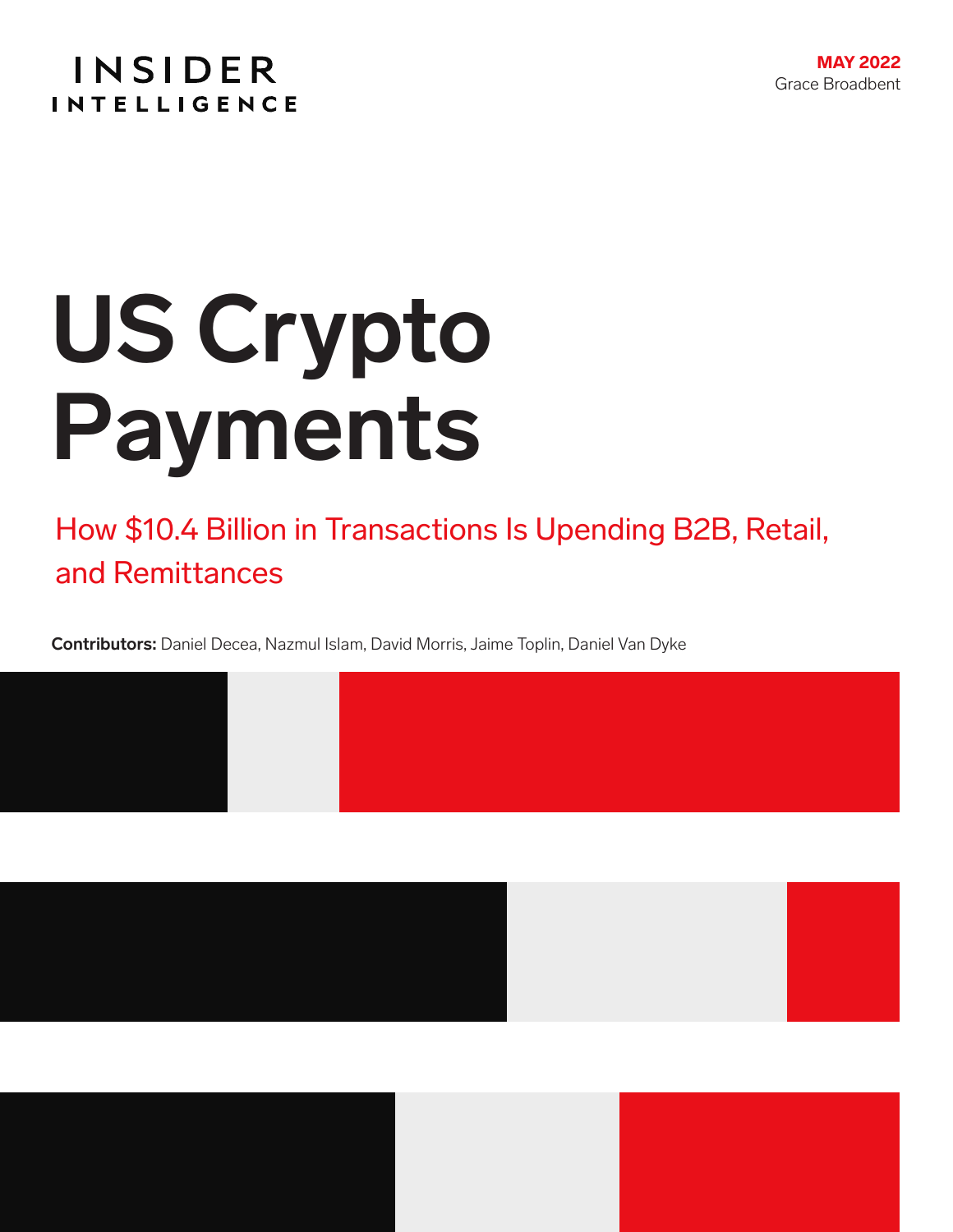### US Crypto Payments: How \$10.4 Billion in Transactions Is Upending B2B, Retail, and Remittances

**Cryptocurrencies are now a mainstream—albeit volatile—investment tool. But blockchain-based payments are just beginning to catch on. Over the coming years, we expect growing use of cryptos for retail, cross-border remittances, and B2B payments. Incumbent banks and payment networks must carefully weigh crypto opportunities against risks to ride the crypto wave—without getting swept up in the crash.**

#### **3 KEY QUESTIONS THIS REPORT WILL ANSWER**

- 1 What's driving growth in the number of US crypto payment users and global crypto payment transaction value?
- 2 How are crypto payment trends affecting legacy payments players' revenues, competitive positioning, and performance?
- **3** How can banks and payment networks leverage these trends to benefit from crypto payment volume growth?

**WHAT'S IN THIS REPORT?** We explore what's driving and inhibiting the growth of crypto payments in the US, dive into top use cases, and show how payments incumbents can prepare for this new era of payments.

#### *millions* US Cryptocurrency Owners, by Age, 2022



*Source: Insider Intelligence, April 2022*

**KEY STAT:** Consumers ages 25–34 will comprise one-third of all US cryptocurrency owners in 2022, per our forecast—a key demographic for crypto payment providers to target.

**274641 InsiderIntelligence.com**

### **Contents**

- **2 US Crypto Payments: How \$10.4 Billion in Transactions Is Upending B2B, Retail, and Remittances**
- **3 [The One-Pager](#page-2-0)**
- **4 [Key Points](#page-3-0)**
- **4 [Payments Players Are Turning Crypto Ownership Into a](#page-3-0)  [Payments Opportunity](#page-3-0)**
- **4 [Nascent-Stage Crypto Payments Growth Rockets](#page-3-0)  [Forward](#page-3-0)**
- **8 [Four Use Cases Contribute to Crypto Payments Growth](#page-7-0)**
- **12 [Insider Intelligence Interviews](#page-11-0)**
- **12 [Read Next](#page-11-0)**
- **12 [Sources](#page-11-0)**
- **13 [Editorial and Production Contributors](#page-12-0)**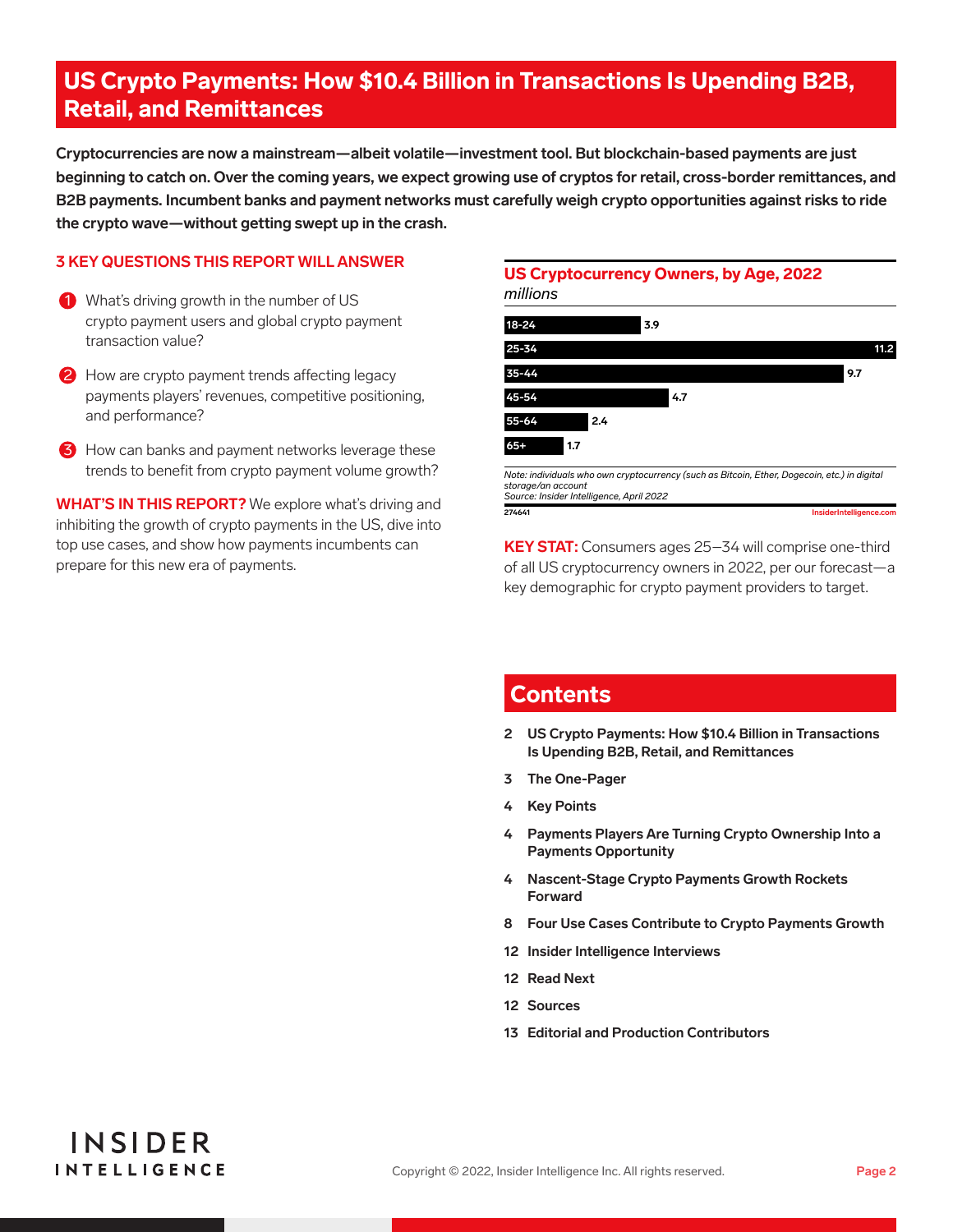### US Crypto Payments

#### <span id="page-2-0"></span>How Crypto Is Changing the Payments Game in B2B, Retail, and Remittances

Crypto payment adoption is real, and it's being driven by consumer demand and payment provider investment. Twenty-one percent of crypto owners cite transactions as their primary objective for owning cryptos, per McKinsey's 2021 Digital Payments Consumer Survey. In response, incumbents are enabling crypto payments between more users and merchants. But they'll need to address major adoption hurdles of volatility, sparse regulation, and crypto crime before the payment method can go mainstream.

Key Stat

#### Worldwide crypto payment transaction value is expected to hit \$16.16 billion in 2023, a sevenfold increase over 2020.

#### **Cryptocurrency Transaction Value Worldwide,** 2018-2023



#### US Cryptocurrency Payment Users, 2018-2023 millions, % change, and % of internet users



**Penetration is low among consumers, but crypto payments have disruptive power.** 

- **Cryptos solve pain points.** Blockchain, the tech behind crypto, enables transactions at real-time speeds, lower costs, and greater security.
- **Long-term growth prospects are bright.** Despite nascent-stage adoption, there are millions of captive crypto owners to pull into payments options.
- **Remittances are the most mature payment method.**  Incumbents are already innovating, as crypto eliminates exchange rate risk and instantly gets funds to users.

**INSIDER INTELLIGENCE** 

#### **Our Findings The Course of the Course of The Course Our Findings**

**Take advantage of significant growth potential while keeping risks front of mind.**

- **Reduce volatility.** Provide immediate crypto-fiat transfers or focus on stablecoins and CBDCs to ease concerns around price volatility.
- **Create interoperability.** Invest in developing cross-border and domestic solutions that are interoperable between different blockchains.
- **Advocate for regulation.** Consumers, businesses, and providers will remain hesitant until national and global regulation is sorted out.

#### Also in this report: Crypto payment drivers and inhibitors | Major disruptive players | Incumbents' moves so far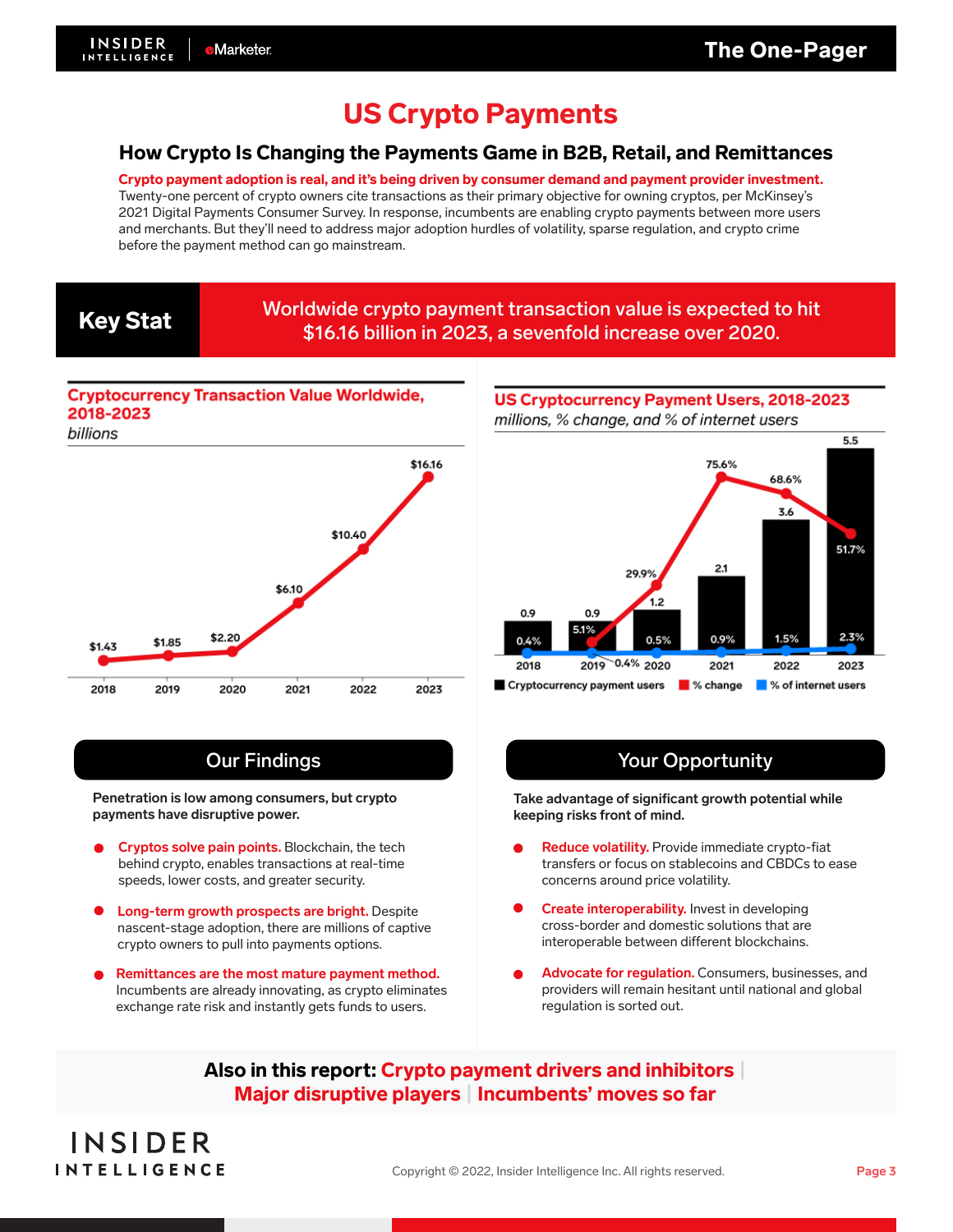### <span id="page-3-0"></span>Key Points

- **Cryptocurrencies have the potential to transform payments.** Blockchain, the technology that enables cryptos, lets businesses and consumers transact at real-time speeds, lower costs, and with greater security, among other benefits.
- But with so much attention on cryptocurrencies' **rising and falling valuations, little is known about the maturity and size of crypto payments**—until now. New Insider Intelligence forecasts shine a light on how many consumers are using cryptos and how much they are paying.
- **Global crypto payment transaction value is just a drop in the ocean—but its long-term growth prospects are bright.** Transaction value will hit \$16.16 billion in 2023. That's less than \$1 in every \$10,000 in payments made across the globe. But as card and noncard payments innovations improve the experience of paying, adoption is on the rise, rocketing up more than sevenfold in three years.
- **Significant hurdles and risks remain.** Lack of regulation leaves consumers, crypto payment providers, and the financial system vulnerable. Crypto asset volatility also undercuts its use as a stable medium of exchange—even among so-called "stablecoins." And real-time payments (RTP) and other emerging technologies could siphon users and industry investment, as they offer similar benefits.
- **Remittances will continue to be the most mature use case for crypto payments by 2023, outpacing cross-border B2B as well as noncard and card payments.** Crypto's cost and speed ease remittance pain points, and disruptors and incumbents alike are already leveraging the technology. Going forward, legacy remittance providers should explore using crypto assets that reduce asset volatility.

Noncard and card payments are setting longer**term groundwork for mainstream consumer crypto payment adoption.** We expect crypto noncard payments to drive much of global crypto transaction value growth through 2023. While regulation and asset volatility may limit growth, banks and payment networks can experiment with crypto trading and digital payment options.

### Payments Players Are Turning Crypto Ownership Into a Payments Opportunity

**Crypto payments are in the first inning of growth, driven by consumer demand and payment provider investment. Twenty-one percent of crypto owners cite transactions as their primary objective for owning cryptos, per McKinsey's 2021 Digital Payments Consumer Survey. In response, payment giants like PayPal and Visa are positioning themselves to translate interest to action by enabling crypto payments between more users and merchants.**

**Four emerging use cases—remittances, cross-border B2B payments, and retail card and noncard payments present industry participants with unique possibilities and challenges.** In this report, we analyze each use case, examine the expected growth of crypto payments, and outline how banks and payment networks should cater to this new era of payments.

#### Nascent-Stage Crypto Payments Growth Rockets Forward

**US crypto payment adoption is surging from an extremely low base. We forecast 5.5 million crypto payment users as of 2023—a jump of more than 350% in just three years. However, this represents just 2.3% of US internet users.**

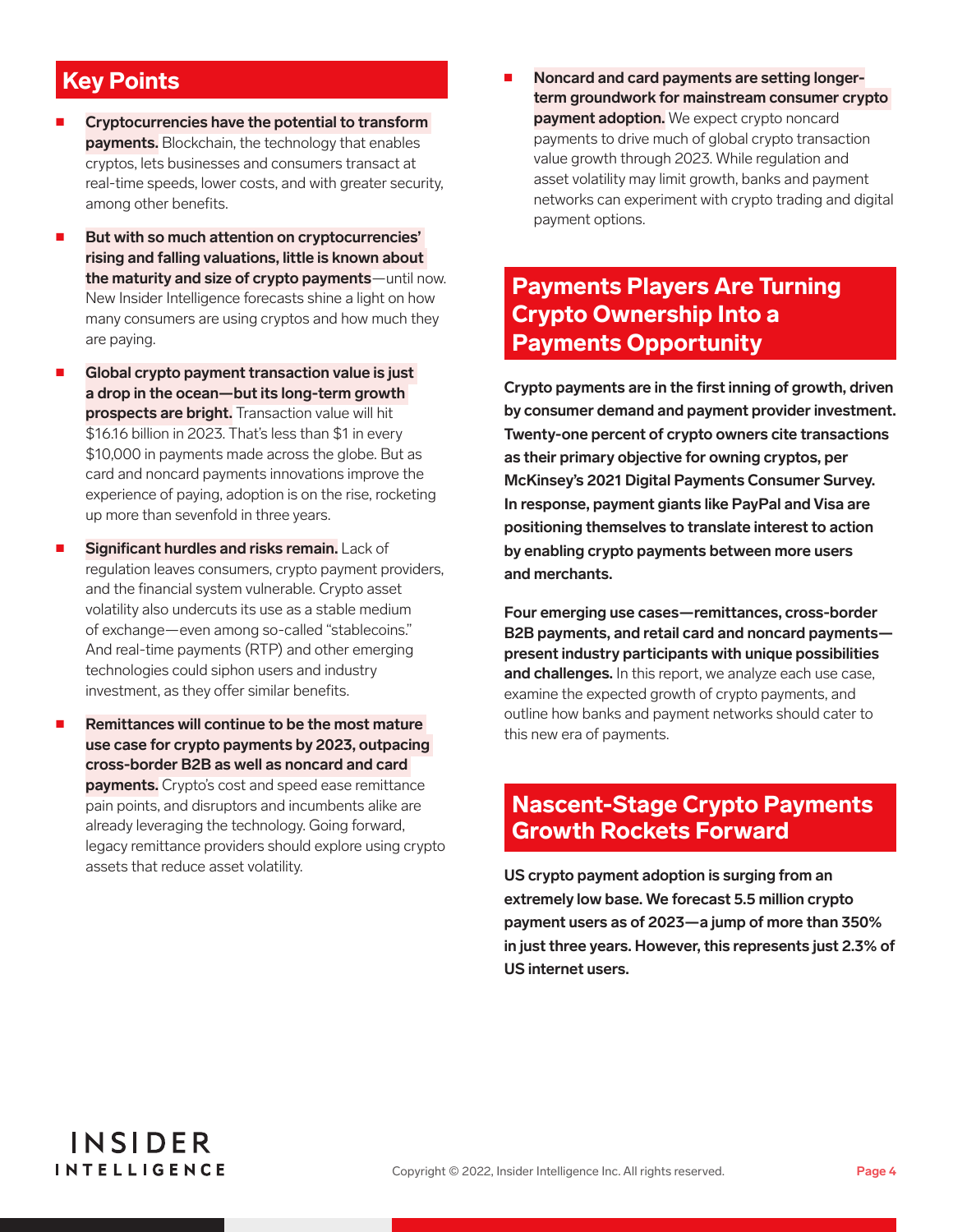#### *millions, % change, and % of internet users* US Cryptocurrency Payment Users, 2018-2023



*Note: individuals ages 18+ who have used any cryptocurrency (such as Bitcoin, Ethereum, Dogecoin, etc.) to make a payment for goods or services or to another person in the past 12 months Source: Insider Intelligence, April 2022*

**274949 InsiderIntelligence.com**

#### **Global crypto transaction value growth is following a**

**similar path.** It will hit \$16.16 billion in 2023—up more than sevenfold in three years—making it a tiny but swiftly growing contributor to global payment flows, which totaled \$255 trillion in 2021. Virtually all global crypto transaction value is captured by retail card and noncard payments.

#### Cryptocurrency Transaction Value Worldwide, 2018-2023



*Note: the value of payments completed by users using cryptocurrency on any platform (such as PayPal, BitPay, Coinbase, other crypto wallets linked to Visa accounts, etc.) to make a payment for goods or services or to another person Source: Insider Intelligence, March 2022*

**274643 InsiderIntelligence.** 

### **What's Driving Crypto Payments Growth?**

#### Crypto Holders Are Becoming Crypto Payers

2021 was a breakthrough year for crypto ownership, with the number of US crypto owners skyrocketing 85.4% year over year, per our forecasts. More moderate growth is expected through 2023. This is testament to increasing consumer awareness, greater consumer accessibility and related provider innovation, as well as mainstream investment community acceptance of these assets. Payments industry players have thus begun laying the groundwork for crypto owners to translate their holdings into a medium of exchange.

*millions, % change, and % of internet users* US Cryptocurrency Owners, 2018-2023



*Note: individuals ages 18+ who own cryptocurrency (such as Bitcoin, Ether, Dogecoin, etc.) in digital storage/an account Source: Insider Intelligence, April 2022*

**274951 InsiderIntelligence.com**

#### Crypto's Transaction Speed Makes It an Attractive Cross-Border Payment Option

Crypto payments can reduce the time it takes to send a cross-border payment from multiple days to 4–6 seconds on average, per Deloitte. This will appeal to consumers and merchants who value quick settlement.

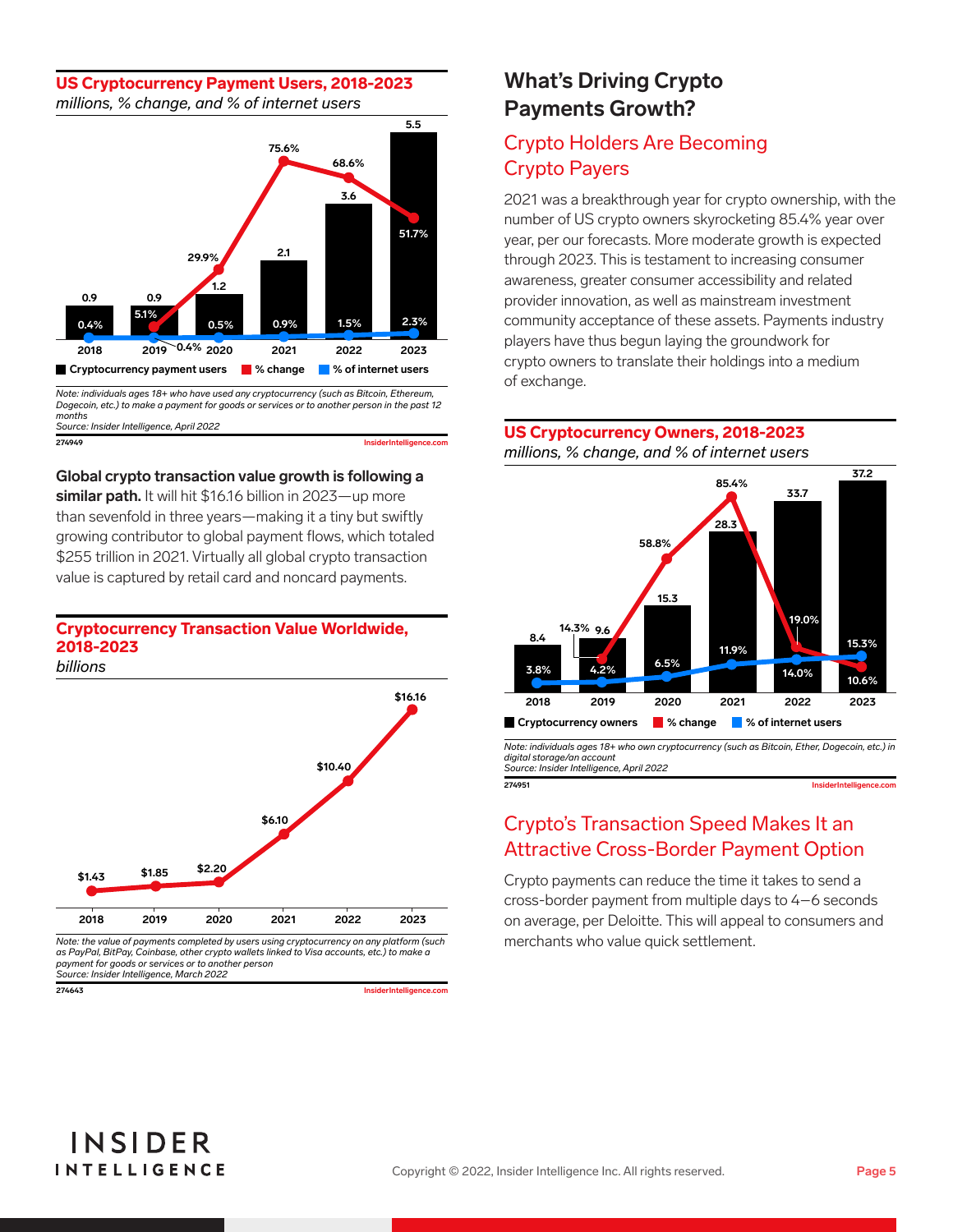#### Crypto Payments Can Lower Operating Costs

Using crypto's blockchain technology can reduce the average cost of cross-border payments by 40%–80%, as it eliminates intermediaries, per Deloitte. These lower or eliminated fees can generate cost savings that can improve margins for providers, which can pass savings on to customers in the form of more attractive rates.

#### Crypto Security Benefits Extend to Merchants and Consumers

Unlike payments using fiat currency, blockchain-based payments cannot be altered or reversed. This allows funds to instantly settle and transfer with trust, adding to their merchant appeal. And its confidential nature also protects users from identity theft, which may make blockchain-based digital payments more attractive to consumers.

#### Stablecoins Are a Reliable Medium of Exchange—in Theory

Cryptos in this asset class are pegged to the value of an underlying asset such as the US dollar or gold. This lends them stability as a medium of exchange versus traditional cryptos such as Bitcoin, which can undergo extreme pricing volatility.

**While primarily used to enable trading, lending, or borrowing of other digital assets, stablecoins are gaining prominence as a payment method.** In 2021, 13% of crypto payments made on BitPay used stablecoins like Tether, per Bloomberg. Meanwhile, total circulating stablecoin supply grew from \$29.38 billion in January 2021 to over \$182.14 billion by March 31, 2022.

**However, stablecoins may not be as stable as the name implies.** TerraUSD, a stablecoin that purported to be pegged to the US dollar, saw the value of each coin fall within days from \$1 to only 26 cents as of the time of writing. Other stablecoins, such as Tether, have faced lingering questions about whether their reserves are sufficient to back up the coin. We expect greater government scrutiny of stablecoins as consumer and regulator concerns mount.

#### The 3 Cryptocurrency Asset Classes

|                                                                                                                 | Traditional<br>Cryptocurrency                                                                                                                | Stablecoin                                                                                             | <b>Central Bank Digital</b><br>Currency (CBDC)                                                               |
|-----------------------------------------------------------------------------------------------------------------|----------------------------------------------------------------------------------------------------------------------------------------------|--------------------------------------------------------------------------------------------------------|--------------------------------------------------------------------------------------------------------------|
| <b>Description</b>                                                                                              | A digital asset created and<br>stored electronically in<br>the blockchain. They are<br>decentralized, immutable.<br>trustless, and volatile. | A type of cryptocurrency that<br>is pegged to an underlying<br>asset such as gold or the<br>US dollar. | A type of cryptocurrency<br>distributed by a central bank.<br>It currently only exists in pilot<br>programs. |
| Advantages                                                                                                      | Fast transaction speeds<br>Low cost<br>Security                                                                                              | Stability<br>٠                                                                                         | Stability<br>Risk-free                                                                                       |
| <b>Disadvantages</b>                                                                                            | Inherently volatile<br>٠<br>Stigma around cryptos<br>٠<br>Lack of regulation<br>٠                                                            | Lack of adoption and<br>٠<br>acceptance<br>Possible impractical<br>regulation                          | Still in pilot stage<br>Accessibility concerns                                                               |
| <b>Popular Assets</b>                                                                                           | Bitcoin, Ethereum, Dogecoin                                                                                                                  | Tether (USDT), USD Coin<br>(USDC), Binance USD (BUSD)                                                  | Digital Yuan (China), Sand<br>Dollar (Bahamas), eNaira<br>(Nigeria)                                          |
| Source: Business Insider, Fox Business, Blockdata, CoinDesk<br><b>INSIDER</b><br>q274775<br><b>INTELLIGENCE</b> |                                                                                                                                              |                                                                                                        |                                                                                                              |

#### CBDC Launches Could Normalize Crypto Payments

Earlier this year, China became the first major market to launch a central bank digital currency (CBDC), after extensive pilots across the country generated \$8.2 billion in transaction volume during H2 2021. We expect major economies to speed up their efforts to avoid getting left behind as geopolitical stakes rise. This government buy-in will help normalize crypto payments and spur more crypto payment integrations. However, the US likely will not launch a CBDC until after 2023, muting domestic impact for several years.

Please note, CBDC transaction value is not included in this report's worldwide cryptocurrency transaction payment value forecast.

#### The Metaverse Could Position Crypto for Longer-Term Growth

There is strong consensus that the metaverse will be based on blockchain tech, positioning [cryptos](https://prolink.emarketer.com/content/crypto-payments-metaverse-getting-past-hype-position-payment-incumbents-success) as its natural medium of exchange. But any outcome is purely speculative. The metaverse needs to move beyond hype—and its crypto use case must also overcome significant challenges—for it to meaningfully drive crypto payments growth.

For a deeper dive into the use cases, opportunities, and challenges for crypto payments in the metaverse, see our April 2022 report, "**[The Metaverse: Our Coverage on Tech,](https://prolink.emarketer.com/content/the-metaverse?h=Crypto_Payments_in_the_Metaverse)  [Retail, Marketing, Crypto, Healthcare, and China in the](https://prolink.emarketer.com/content/the-metaverse?h=Crypto_Payments_in_the_Metaverse)  [Virtual World](https://prolink.emarketer.com/content/the-metaverse?h=Crypto_Payments_in_the_Metaverse)**."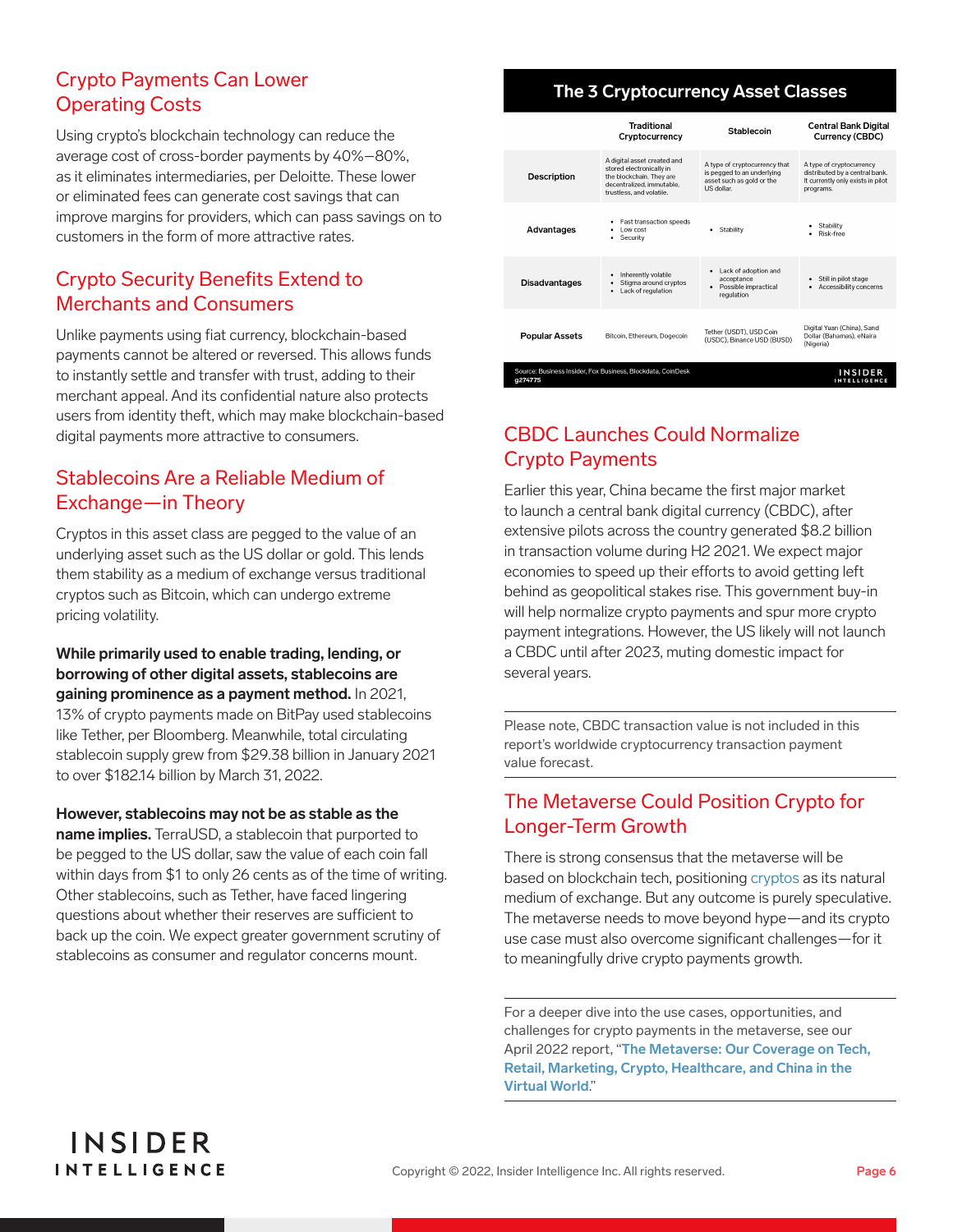### **What's Inhibiting Crypto Payment Growth?**

#### Burdensome and Uncertain Regulation Creates Adoption Hesitancy

US tax law requires cryptos to be treated as property, taxing capital gains when cryptos are bought and sold. Crypto payers must abide by this law when they're converting cryptos to fiat during the payment process. This can create a complicated and time-consuming process for crypto payers that could result in capital gains taxes.

And no consistent, comprehensive crypto-specific regulations exist at the national or global level to address their risks, holding back banks and other incumbents from making long-term investments. Instead, regulators have been cracking down on individual crypto providers. For example, Tether agreed to pay \$41 million to settle a dispute with the US Commodity Futures Trading Commission, which alleged that Tether misrepresented the sufficiency of dollar reserves pegged to its eponymous stablecoin.

**However, regulation is likely around the corner.** Several recent developments point to the possibility of significant regulatory changes in 2022, setting the stage for longerterm crypto growth.

- In the US, President Joe Biden signed an executive **order** in March calling on other federal agencies to help build a regulatory framework for cryptos. The order signals that regulations are on the horizon. And in April, US Treasury Secretary Janet Yellen called for "techneutral" regulation of the asset class based on its risks.
- In the UK, a bipartisan group of lawmakers formed **the Crypto and Digital Assets Group** in January, creating a forum to draft regulation for the industry.
- **The Russia-Ukraine war has sped up action on crypto regulations.** Concerns that Russia would use crypto to evade sanctions have increased Western countries' calls to adopt stricter crypto regulations.

#### RTP Systems Solve Similar Pain Points

**RTP systems undercut the need for fast, low-cost domestic crypto payments innovation.** The US government's FedNow RTP network is expected to be up and running in 2023, well before a digital dollar would launch. The service promises the same key benefits inexpensive, near-instant interbank payments—as crypto payments. And RTP demand is already evident in the US

with the success of The Clearing House's RTP network. However, this doesn't diminish the role crypto can play in cross-border payments, where there is little interoperability between different countries' RTP systems.

#### Strengths and Weaknesses of Emerging Payment Methods

|                                                          | <b>Strengths</b>                                                                                      | Weaknesses                                                                                   |
|----------------------------------------------------------|-------------------------------------------------------------------------------------------------------|----------------------------------------------------------------------------------------------|
| Real-Time<br>Payments (RTP)                              | Real-time transaction speed<br>Fully regulated<br>I imited risk<br>Widely available and interoperable | More expensive than other methods, though<br>launch of FedNow will help lower costs          |
| <b>Traditional Crypto</b>                                | Near-real-time transaction speed<br>Low cost<br>Secure                                                | Inherently volatile<br>٠<br>Lack of regulation<br>٠<br>Stigma around cryptos<br>٠            |
| <b>Stablecoins</b>                                       | Near-real-time transaction speed<br>٠<br>Low cost<br>Secure<br>Stable                                 | Lack of adoption and acceptance<br>Lack of regulation<br>٠<br>Stigma around cryptos<br>٠     |
| <b>Central Bank Digital</b><br><b>Currencies (CBDCs)</b> | Near-real-time transaction speed<br>Low cost<br>Secure<br>Stable<br>Limited risk                      | Lack of adoption and acceptance<br>٠<br>Still in pilot stages<br>Accessibility concerns<br>٠ |
| Source: Insider Intelligence<br>g274777                  |                                                                                                       | <b>INSIDER</b><br><b>INTELLIGENCE</b>                                                        |

#### Crypto Volatility Holds Back Adoption

Cryptocurrencies are among the most volatile and risky investment assets—traits that poorly translate to their use as a medium of exchange. For example, Bitcoin's price started 2022 nearly double its value the year prior—but before January had ended, the asset lost almost all its 2021 gains. And as of the time of writing, crypto market capitalizations shed nearly 40% of their value since the beginning of 2022, plummeting from \$2.242 trillion on January 1 to \$1.427 trillion on May 10. Volatility will continue to hold back consumers and businesses from using cryptos as a payment method.

#### Crypto Crime Has Tarnished Trust in the Asset

Concerns around using crypto for illegal or illicit transactions are creating a reputation problem for the payment method. In 2021, illicit addresses received a record-high \$14 billion in crypto value, per Chainalysis. But as a percentage of overall crypto transactions, criminal activity hit an all-time low, signaling that better security measures have been put in place. We expect this to continue improving as the market matures.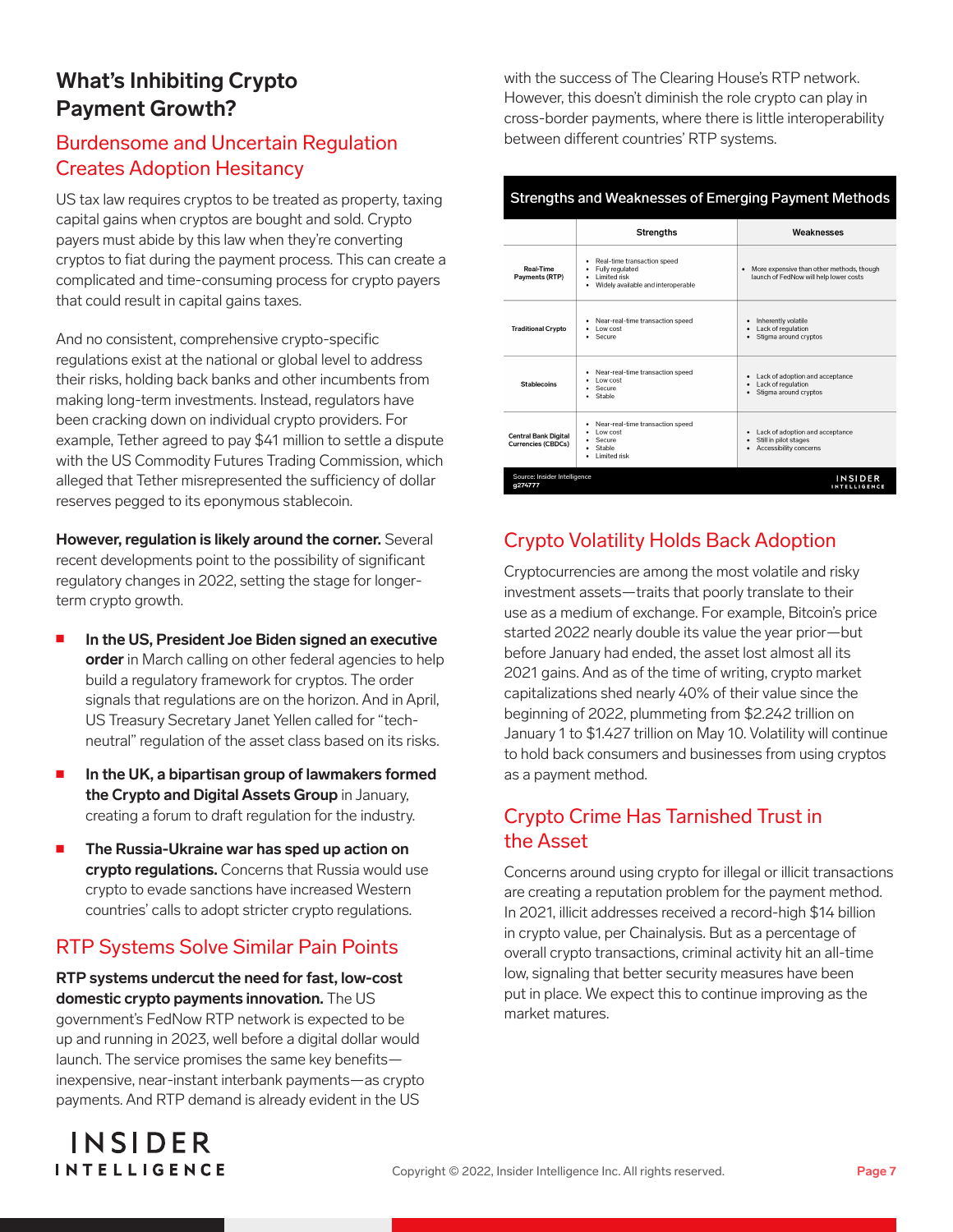### <span id="page-7-0"></span>Four Use Cases Contribute to Crypto Payments Growth

**Remittances, cross-border B2B payments, card payments, and digital payments comprise virtually all global cryptocurrency transaction value and will continue to do so through 2023. Weighing their relative maturity across five factors—infrastructure, adoption, regulatory certainty, interoperability, and risk—we expect remittances to achieve the highest degree of maturity by 2023 and digital payments to be the least mature.**

#### US Cryptocurrency Payment Use Case Maturity, 2023 (scale of  $1-10^*$ )



### **Crypto's Cost and Speed Ease Remittance Pain Points**

**The remittance space is primed for crypto disruption and will remain the technology's most mature payments application through 2023.** Implementation translates to lower costs and real-time speeds for consumers, which are important to those who rely on remittances to pay for necessities like housing and food. Crypto's real-time speed also eliminates exchange rate risk caused by unpredictable shifts in the value of transferred funds over a multiday settlement process.

For a deeper dive into digital transformation in the remittance space, read our February 2022 report, "**[Global Remittances](https://prolink.emarketer.com/content/global-remittances-forecast-2022)  [Forecast 2022: Mobile Payment Users and Volume Growth in](https://prolink.emarketer.com/content/global-remittances-forecast-2022)  [Key Regions](https://prolink.emarketer.com/content/global-remittances-forecast-2022)**."

#### Crypto Remittance Disruption Is Forcing Broad Industry Change

**Crypto remittance disruptors deliver lower costs for consumers and cost pressure that industry participants must adapt to.** Many are doing so by integrating the technology into their legacy business operations. Lowering fees will be hardest for players like MoneyGram that have expansive brick-and-mortar networks to maintain. To make up the difference, they must grow volume or diversify into value-added services.

#### **Three key crypto remittance players are challenging incumbents for market share:**

- 1 **Ripple's** cross-border payment network RippleNet has been instrumental in creating the infrastructure required for crypto remittances and counts Santander, Bank of America, and American Express among its network partners. Still, its volume remains small: RippleNet processed more than 6 million transactions in 2021 with a payment volume run rate of over \$10 billion. For context, global cross-border payment flows are expected to reach \$156 trillion in 2022, per EY. Note: RippleNet's volume is not included in our forecast, which does not include remittances and crossborder payments.
- 2 Mexico-based **Bitso** processed \$1.2 billion in remittances in 2020 (around 2.5%–3% of yearly remittance volume between the US and Mexico, up from 1.5% in 2019). Bitso claims to have 95% of crypto market share in Mexico, the world's third-largest largest remittances recipient.
- **3 Coinbase** launched a pilot in February 2022, letting users send crypto remittances to consumers in Mexico with plans to expand the service to other markets. Thanks to its popularity as a crypto exchange, Coinbase may find success in capturing remittance senders and growing its payments volume.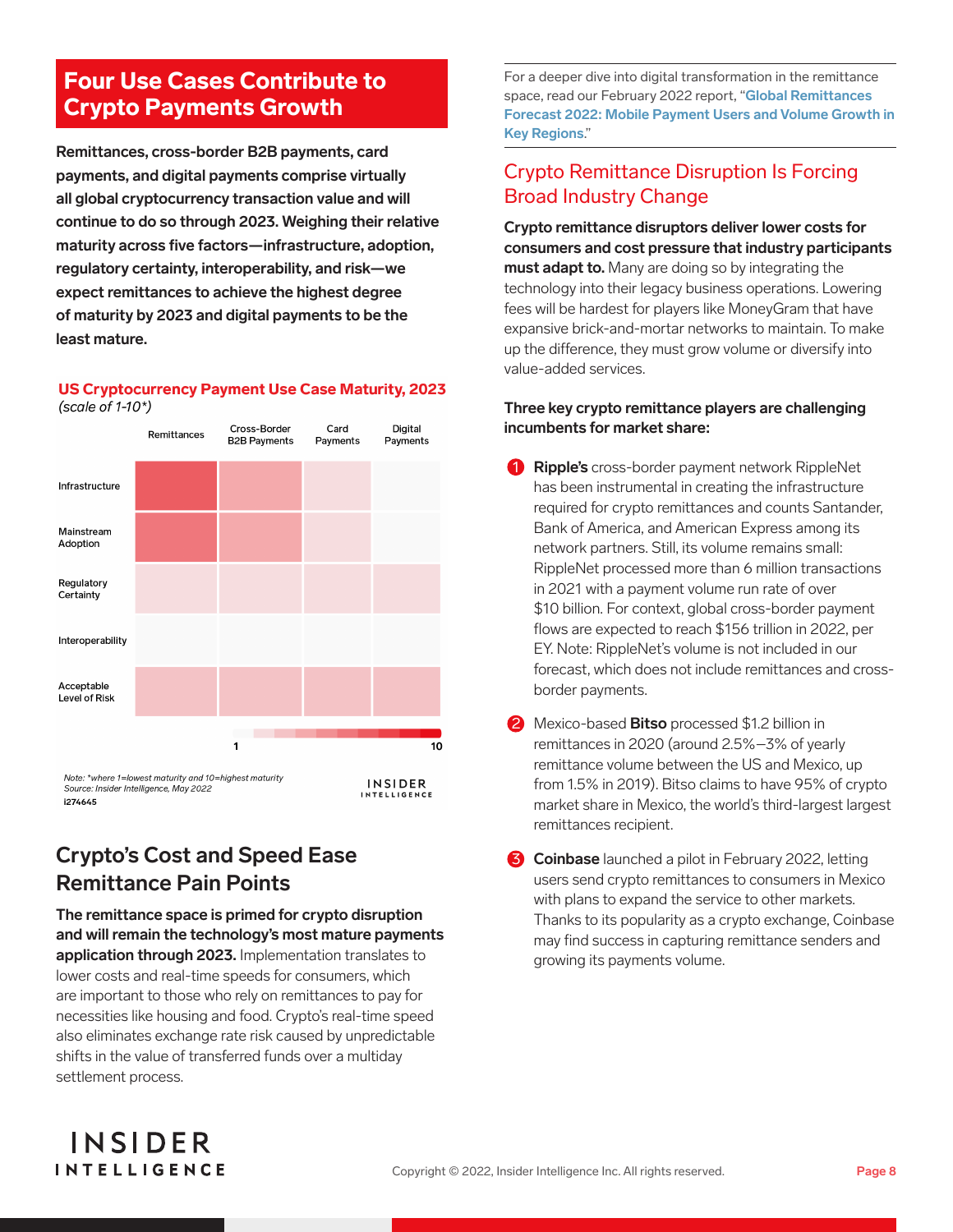**Legacy providers, digital challengers, and retailers are innovating with crypto remittances to keep pace:**

- Money Gram has made several crypto tie-ups. After a short-lived partnership with Ripple, it partnered with the nonprofit blockchain-based Stellar Development Foundation to facilitate cross-border payments using Circle's USD Coin stablecoin. MoneyGram also invested in crypto exchange and ATM operator Coinme in January 2022. As one of the top three global remittance players, we expect its competitors to follow MoneyGram's foray into crypto.
- **PayPal** is mulling plans to develop a stablecoin, which it could integrate into its remittance offering Xoom, among its other solutions. This follows an aggressive push by PayPal into the wider crypto space, where it is looking to position itself as an industry leader.
- **Meta** (formerly Facebook) is testing its digital wallet Novi with a money transfer pilot between the US and Guatemala. Supported by Coinbase, Novi will let users send money with Paxos' Pax Dollar stablecoin. Meta's vast network sets up Novi to be a formidable provider in the space—and to jumpstart crypto remittances adoption.
- **Walmart**, the largest retailer by sales in the US, is showing interest in the crypto space: In August, it posted a job opening for a digital currency strategy lead. A Walmart foray would drive crypto remittances volume growth by making the option easily accessible to a core remittance user demographic.

#### What's Next?

**We believe that in 2023 crypto remittances will continue to be the most mature use case for crypto payments.** Ripple and Bitso have already set the tone, and as more of the biggest players explore crypto, we expect payment incumbents to make decisive moves into the space.

#### **Legacy remittance providers should explore using crypto assets that reduce asset volatility:**

**Investigate providing immediate crypto-fiat transfers.** For example, Ripple uses its digital asset XRP to serve as a bridge between the local currencies on both sides of remittance transactions. The company claims that XRP is one-tenth as volatile as fiat currency for cross-border transactions.

**Base solutions on stablecoin payments and potential CBDC integrations.** Making stablecoins the predominant payment method of a solution, like what Meta's Novi is doing, can help mitigate volatility risk while maintaining the benefits of cryptos. However, as previously covered, stablecoins carry risks of their own. Once launched, CBDCs could also eliminate this risk and solidify crypto's regulatory status in the global economy.

### **Cryptos Bring Enhanced Security and Faster Speeds to Cross-Border B2B Payments**

**Blockchain-based payments could make up almost 10% of all B2B cross-border payments by 2024, per Juniper Research data.** The payment method offers greater transparency and traceability for cross-border transactions. Crypto's real-time speed also enables global businesses to operate more efficiently, reducing ongoing investment costs and shortening payback horizons—the sum of which drives value for customers.

#### Crypto Payments Are Upping Fee Pressure in the Cross-Border B2B Space

Blockchain payment provider Gilded claims that fees for its B2B solution are 75% lower than wire transfers or credit card transactions. Global B2B players including software companies, banks, payment networks, and card networks may face pressure to lower fees as a result, cutting into revenues.

#### **To keep up with competition, payment giants are launching their own crypto B2B solutions:**

- **Visa's** B2B Connect is a blockchain-based end-to-end payments network that streamlines payments between banks across Visa's global network. It can enable 50%–80% savings compared with legacy cross-border solutions. And B2B Connect partnered with Citi to act as a global settlement bank, which will broaden the network's endpoints and help it expand beyond the 100-plus countries and territories it operates in as of 2021.
- **JPMorgan** unveiled JPM Coin, a stablecoin pegged to the US dollar, in February 2019. The coin facilitates blockchain-based real-time B2B payments and seeks to reduce friction in cross-border transactions.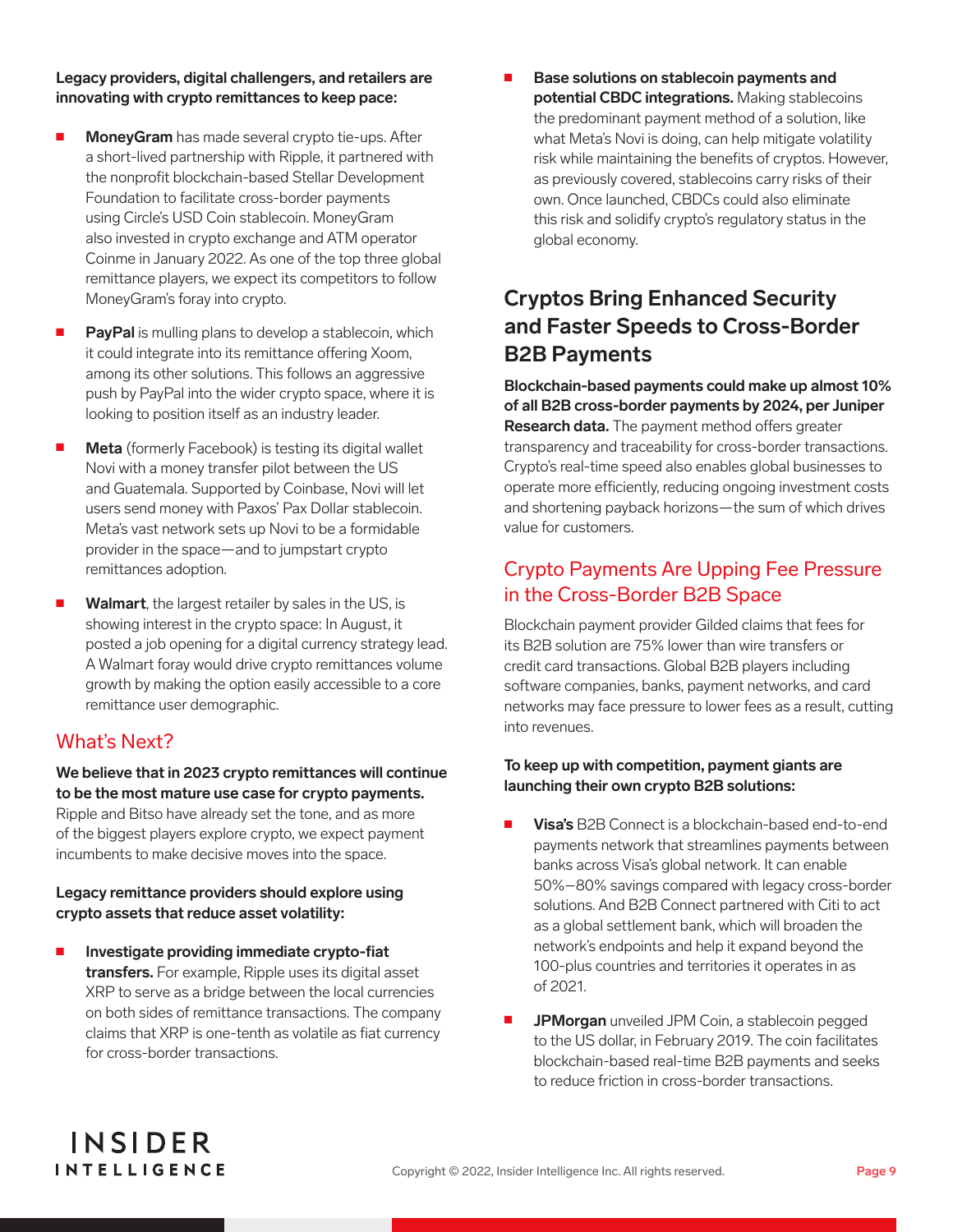#### What's Next?

**To maximize adoption among businesses, banks and payment networks should look to boost interoperability across blockchains.** Interoperability is currently limited: Individual blockchain networks are closed, and the technology to enable communication between them is likely still a few years out. Investing in interoperable solutions will encourage greater cross-border volume, connecting B2B solutions across different countries. For example, last October, Visa began developing a crypto payment system called Universal Payment Channel, which will connect multiple blockchain networks.

### **Retail Noncard Crypto Payments Are Connecting Crypto Owners to Merchants**

**Noncard crypto payments are increasingly available to consumers and may also be attractive to merchants.** The latter must absorb the costs of accepting card payments, creating historical tension with payment card networks that has escalated over the past year. Circumventing card networks and instead going through crypto exchanges and wallets can reduce costs for merchants and help consumers avoid any surcharges that merchants may apply. Gemini Pay, for example, does not charge any transaction fees.

**These crypto payments also bring merchants enhanced fraud prevention.** Cryptos cannot be altered or reversed, allowing funds to instantly settle and transfer with trust, which reduces chargeback risk for merchants.

#### Incumbents Are Diving Into Noncard Crypto Payments

**As card fee frustrations rise and merchants search for alternatives, noncard crypto payments are providing competition that could threaten card networks***.* Crypto's lower fees can help the payment method gain traction with merchants. Retail payment incumbents are already looking to integrate crypto payments to meet potential merchant demand:

PayPal debuted Checkout with Crypto in March 2021, enabling wallet users to choose crypto as a funding source at checkout with virtually any merchant that accepts PayPal. This gave PayPal crypto owners a path to paying with crypto that is also easy for merchants to integrate. The following month, CEO Dan Schulman stated the service could reach \$200 million in volume.

- **Block's** name change from Square highlights its focus on blockchain, and CEO Jack Dorsey has made it a top priority to help Bitcoin "become the native currency for the internet." Block lets users buy and sell Bitcoin, and last year it announced plans to create a decentralized crypto exchange, as well as a Bitcoin hardware wallet.
- **Stripe** reentered the digital currency space in March 2022 after dropping out in 2018, launching a crypto tool kit of APIs for merchants. It also partnered with crypto exchange FTX to provide onboarding and identity verification. The reentry marks a pivot from 2018, when it argued that Bitcoin was "better-suited to being an asset than being a means of exchange."

Heavy hitters including Amazon, Walmart, and Uber are also all mulling crypto acceptance, which could aid usage.

#### What's Next?

**We expect crypto noncard payments to drive the bulk of global crypto transaction value growth through 2023.**  In one fell swoop, PayPal created an infrastructure for digital crypto payment, and we expect more consumers to embrace such digital wallet options. But until regulation is sorted out and stablecoins overcome growing pains to become more prevalent, penetration will likely remain limited through 2023.

**Banks and payment networks should diversify their offerings to include crypto trading and digital payment options.** Adding cryptos can help these incumbents compete against exchanges like Coinbase and digital wallet solutions like PayPal. For example, banks can add a QR code for crypto payments in their digital apps. But they can also add app-based crypto trading—still the technology's primary use case—and look for ways to transition those users to making crypto payments.

### **Retail Card Crypto Payments Open the Door for Card Networks**

**Crypto card programs are burgeoning as card networks and providers incentivize crypto holders into using them as a medium of exchange.** Card programs let users more easily spend crypto at any merchant by tapping incumbent payment network infrastructure.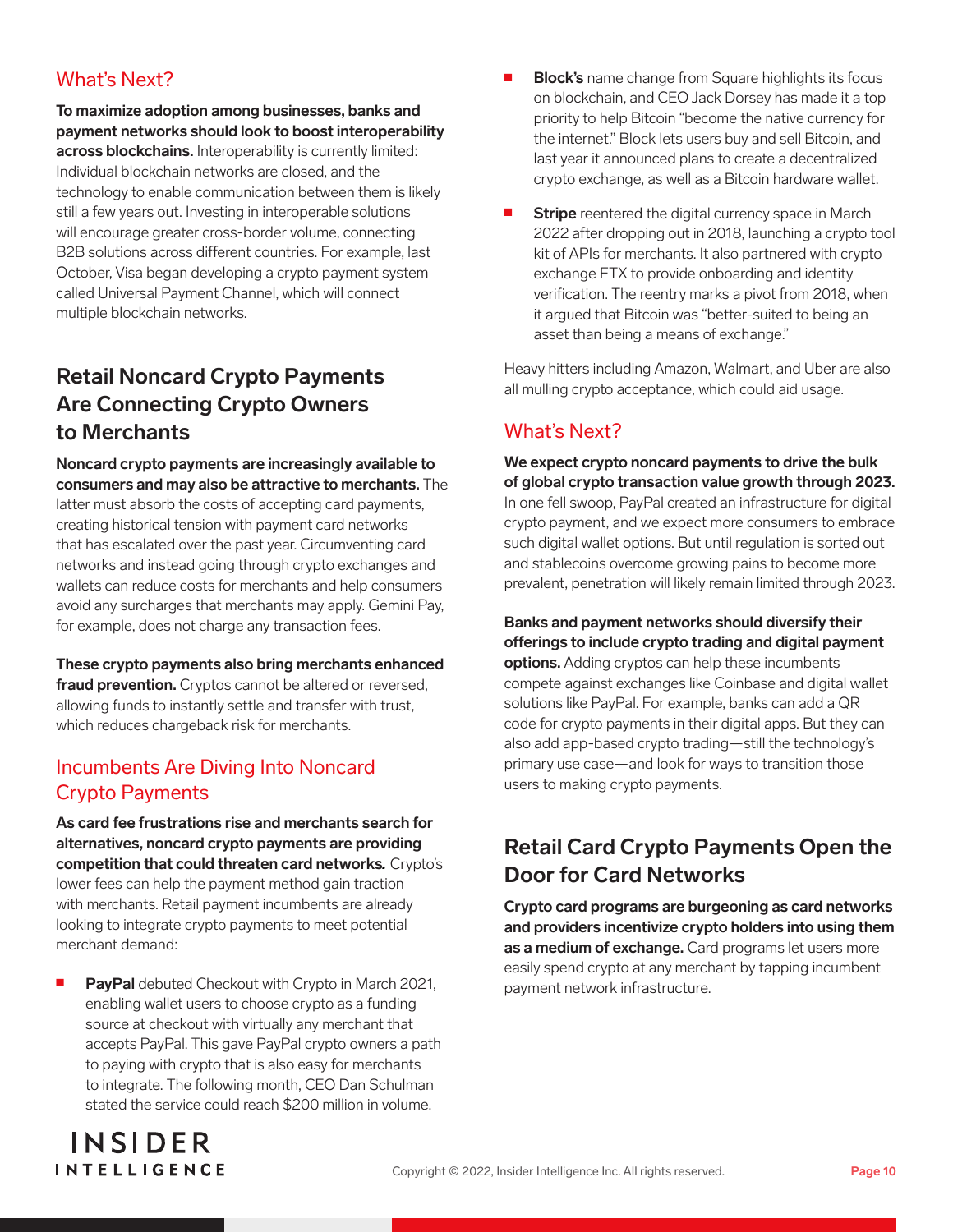#### **Crypto cards are offering expanded rewards**

**opportunities to encourage use.** Some programs allow for spend in fiat and then enable crypto rewards, providing consumers with an easy way to start acquiring crypto without investing their own money in the market. But while consumers may seek crypto rewards because they can accrue value over time—unlike points or miles—values can also decline, which could test cardholders' long-term engagement with the card products.

To learn more about crypto rewards, check out our December 2021 report, "**[US Premium Travel Credit Card Emerging](https://prolink.emarketer.com/content/us-premium-travel-credit-card-emerging-features-benchmark-2021)  [Features Benchmark 2021: How 8 Leading Cards Meet](https://prolink.emarketer.com/content/us-premium-travel-credit-card-emerging-features-benchmark-2021)  [Prospective Customers' Demands](https://prolink.emarketer.com/content/us-premium-travel-credit-card-emerging-features-benchmark-2021)**."

#### Visa and Mastercard Ramp Up Crypto Card Offerings

**Crypto firms have been teaming up with the two biggest card networks, Visa and Mastercard, to quickly launch card programs.** Visa has 50 crypto card programs as of July 2021, and Mastercard has more than 20 as of April 2022. These launches have picked up in the past year. In November, crypto platform Voyager teamed with Mastercard on a debit card that lets users spend using USD Coin. On its fiscal Q1 2022 earnings call, Visa CEO Al Kelly said that Visa credentials in crypto wallets surpassed \$2.5 billion in volume that quarter—an amount equal to 70% of the crypto volume generated for the entire 2021 fiscal year.

**Card networks are integrating crypto spend into their offerings to avoid disintermediation.** Cryptos eliminate the need for banks or card networks to act as the middlemen and verify transactions. Integrating crypto spending in their offerings ensures providers are still involved in the payments process and mitigates the risk of volume moving away from their networks.

#### What's Next?

#### **We expect crypto card payments to complement global crypto transaction value growth through 2023.**

Crypto card volume should steadily increase in tandem with additional expected card launches and rising engagement among current users. However, the size and scale of these programs is still very small, dominated by crypto co-brand tie-ups, and will likely remain so. In a market where credit card volume is highly concentrated among several large issuers, no major US bank issuer directly markets these cards yet. These incumbents will need more regulatory clarity before stepping into this space.

**To attract crypto card holders, providers should ensure their rewards programs and other card benefits are on par with fiat-based cards.** Card programs overall are ramping up rewards offerings to stay competitive, so crypto-based ones need to do the same. Whether it's adding new ways to redeem rewards like investing or new security features like numberless cards, crypto card programs can bring new, innovative features that may attract cardholders.

**Enabling spend in a variety of cryptos can also help address the volatility issue.** The CoinZoom Visa card, for example, allows cardholders to spend in any crypto in their wallet, earning up to 5% back on every purchase. The average user holds 15–20 cryptos and can examine the market value of each to decide which to use for a given purchase, CoinZoom founder and CEO Todd Crosland told us. This flexibility helps cardholders avoid spending with volatile assets that have lost value. While the approach does not solve challenges posed by volatile cryptocurrencies, it could help smooth them over.

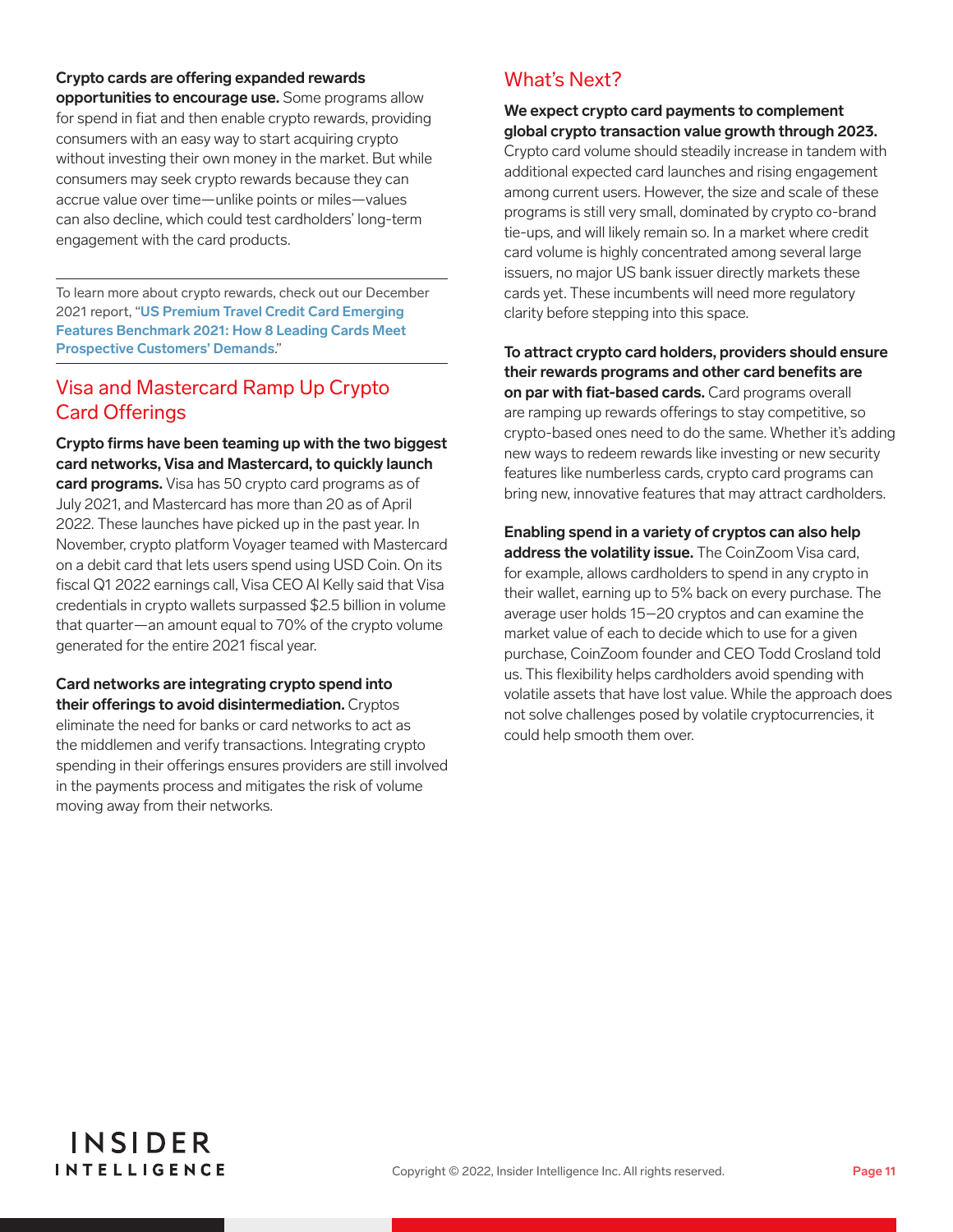### <span id="page-11-0"></span>Insider Intelligence Interviews

**Insider Intelligence and eMarketer research is based on the idea that multiple sources and a variety of perspectives lead to better analysis. Our interview outreach strategy for our reports is to target specific companies and roles within those companies in order to get a cross-section of businesses across sectors, size, and legacy. We also look to interview sources from diverse backgrounds in order to reflect a mix of experiences and perspectives that help strengthen our analysis. The people we interview for our reports are asked because their expertise helps to clarify, illustrate, or elaborate upon the data and assertions in a report.** 

#### Jeremy Almond

*Founder and CEO* Paystand *Interviewed April 8, 2022*

#### Todd Crosland

*Founder and CEO* CoinZoom *Interviewed April 5, 2022*

#### Walter Hessert

*Head of Strategy* Paxos *Interviewed April 4, 2022*

#### **Becky McClain**

*Director, Communications* Paxos *Interviewed April 4, 2022*

#### Shane Rodgers

*Co-Founder, Chairman, and CEO* PDX Coin *Interviewed April 5, 2022*

#### Pegah Soltani

*Director, Product Management* Ripple *Interviewed April 4, 2022*

#### **Read Next**

**[Crypto payments and the metaverse: Getting past the](https://prolink.emarketer.com/content/crypto-payments-metaverse-getting-past-hype-position-payment-incumbents-success)  [hype to position payment incumbents for success](https://prolink.emarketer.com/content/crypto-payments-metaverse-getting-past-hype-position-payment-incumbents-success)**

**[Insider Intelligence's Payments Trends to Watch in](https://prolink.emarketer.com/content/insider-intelligence-payments-trends-watch-2022)  [2022: Central Bank Digital Currencies, BNPL, Super](https://prolink.emarketer.com/content/insider-intelligence-payments-trends-watch-2022)  [Apps, and Sub-Saharan Expansion](https://prolink.emarketer.com/content/insider-intelligence-payments-trends-watch-2022)**

**[MoonPay scores \\$86.7M from celebs to grow its crypto](https://prolink.emarketer.com/content/moonpay-s-scores-86-7m-celebs-grow-its-crypto-nft-payments-business)  [and NFT payments business](https://prolink.emarketer.com/content/moonpay-s-scores-86-7m-celebs-grow-its-crypto-nft-payments-business)**

**[Binance's new paytech can reduce merchant barriers to](https://prolink.emarketer.com/content/binance-s-new-paytech-reduce-merchant-barriers-crypto-payment-acceptance)  [crypto payment acceptance](https://prolink.emarketer.com/content/binance-s-new-paytech-reduce-merchant-barriers-crypto-payment-acceptance)**

#### **Sources**

**[BBVA Research](https://www.bbvaresearch.com/en/) [Blockdata](https://www.blockdata.tech/) [Bloomberg](http://bloomberg.com/) [Chainalysis](http://chainalysis.com/) [CoinDesk](https://www.coindesk.com/) [CoinMarketCap](https://coinmarketcap.com/) [Cointelegraph](https://cointelegraph.com/) [CoinZoom](http://coinzoom.com/) [Deloitte](https://www2.deloitte.com/us/en.html) [EY](http://ey.com/) [Finextra](http://finextra.com/) [Forbes](http://forbes.com/) [Fox Business](https://www.foxbusiness.com/) [Gemini](https://www.gemini.com/pay) [Goldman Sachs](https://www.goldmansachs.com) [Insider](https://www.insider.com/) [JPMorgan](https://www.jpmorgan.com/global) [Juniper Research](http://juniperresearch.com/) [Mastercard](http://mastercard.com/) [McKinsey & Company](https://www.mckinsey.com/) [MoneyGram](http://moneygram.com/) [Ripple](https://ripple.com/) [Stripe](http://stripe.com/) [TechCrunch](http://techcrunch.com/) [The Block](http://theblockcrypto.com/) [The Federal Reserve](http://federalreserve.gov/)**

#### **[The White House](http://whitehouse.gov/)**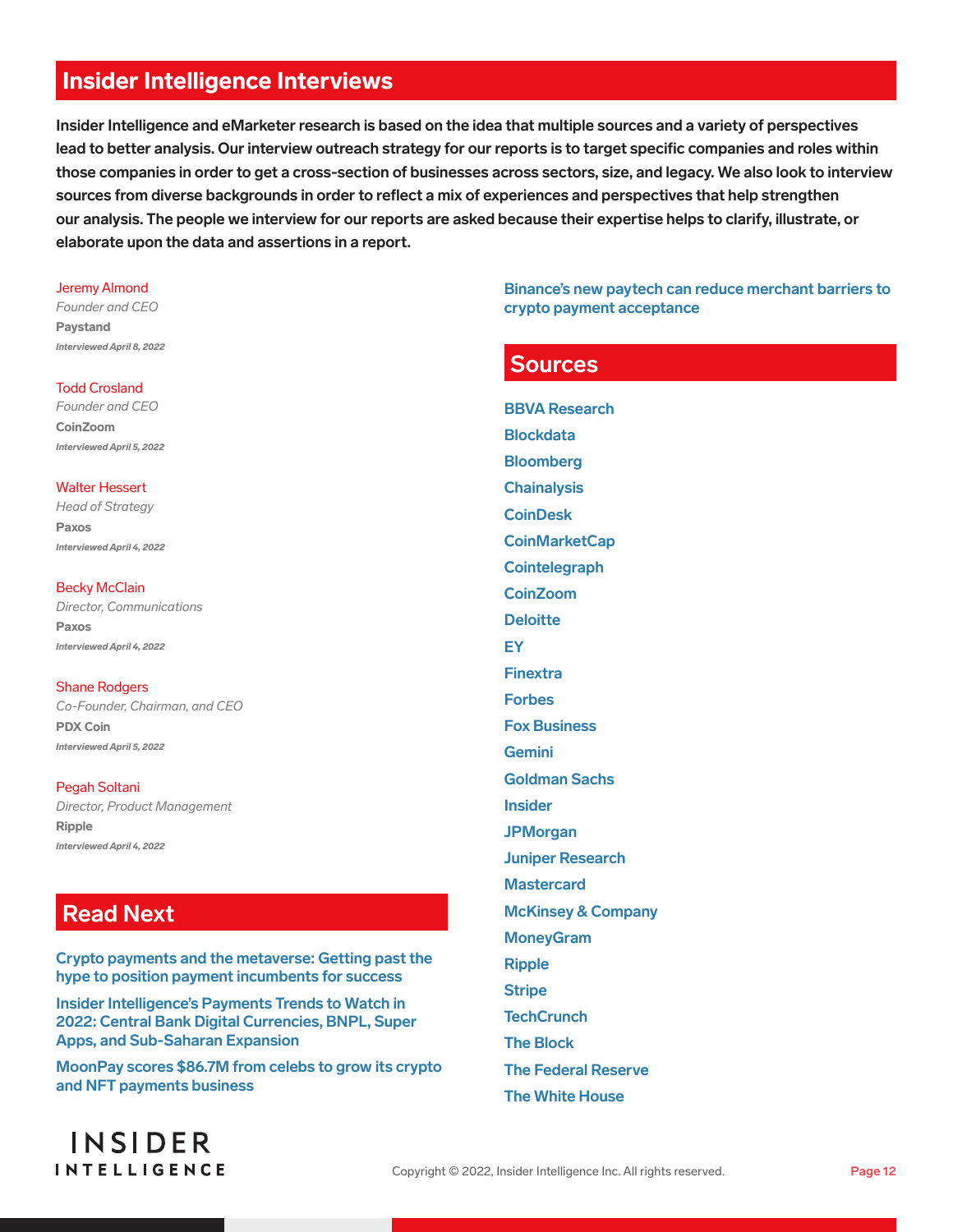#### <span id="page-12-0"></span>**[Time](http://time.com/) [Visa](https://usa.visa.com/) [Voyager Digital](http://investvoyager.com/) [Wells Fargo](https://www.wellsfargo.com/)**

### Editorial and Production Contributors

Matthew Corkins Copy Editor Justin DeVoursney Graphic Designer Katie Hamblin Director, Charts Erika Huber Line Editor Kyndall Krist Copy Editor Penelope Lin Senior Copy Editor Jennifer Merritt Executive Editor Stephanie Meyer Product Specialist Erika Skorstad Copy Editor Amanda Woodman Copy Editor Ali Young Senior Copy Editor

Anam Baig Director, Report Editing Rahul Chadha Director, Report Editing Jason Clinkscales Senior Report Editor Joanne DiCamillo Senior Production Artist Magenta Fox Senior Chart Editor Donte Gibson Senior Chart Editor Dana Hill Director, Production Ann Marie Kerwin Vice President, Content Na Li Senior Data Research Manager Reuben Loewy Director, Report Editing Heather Price Senior Director, Managing Editor Rachel Tatarek Senior Copy Editor Julia Woolever Senior Report Editor